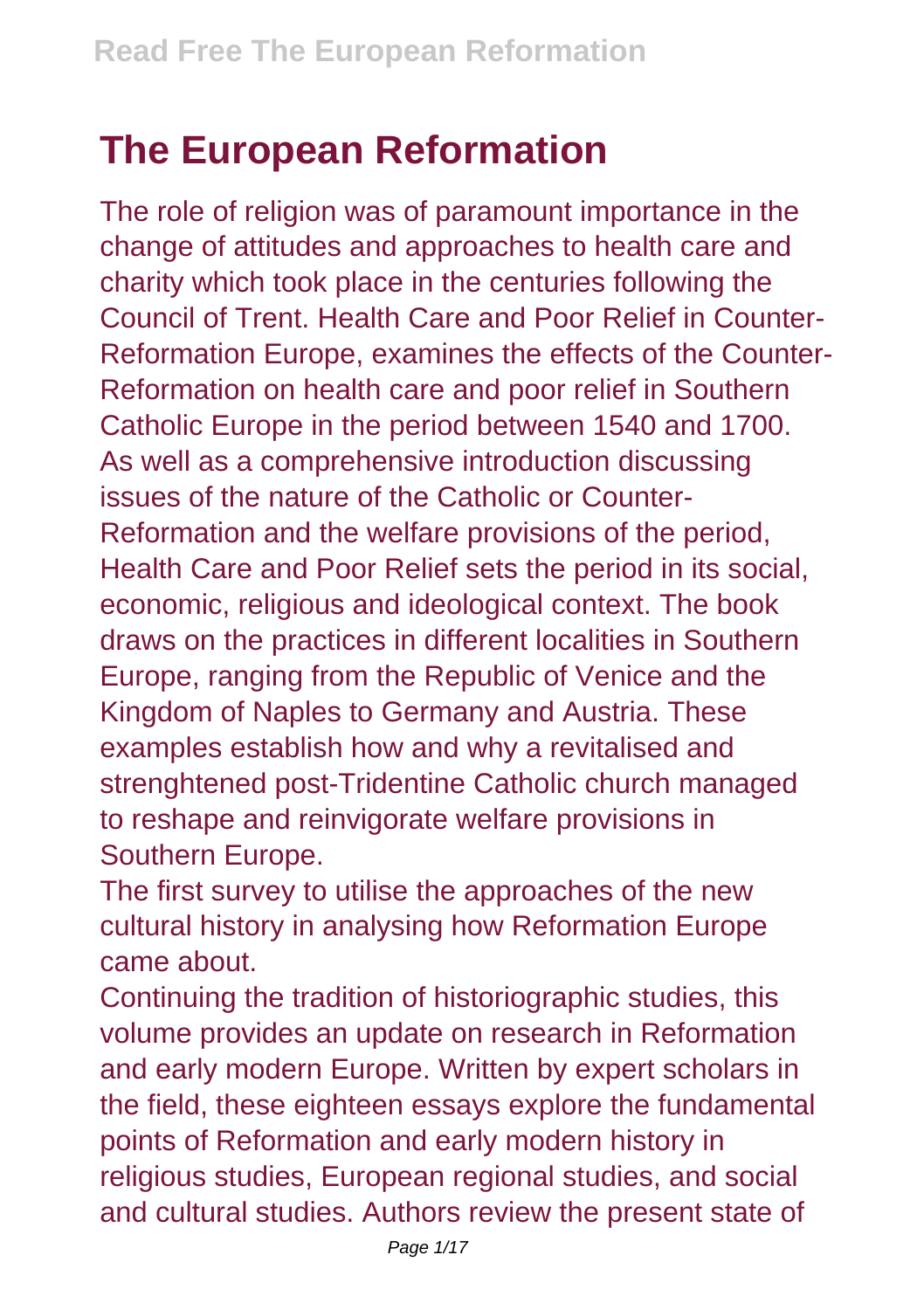research in the field, new trends, key issues scholars are working with, and fundamental works in their subject area, including the wide range of electronic resources now available to researchers. Reformation and Early Modern Europe: A Guide to Research is a valuable resource for students and scholars of early modern Europe.

In this widely praised history, noted scholar James D. Tracy offers a comprehensive, lucid, and masterful exploration of early modern Europe's key turning point. Establishing a new standard for histories of the Reformation, Tracy explores the complex religious, political, and social processes that made change possible, even as he synthesizes new understandings of the profound continuities between medieval Catholic Europe and the multi-confessional sixteenth and seventeenth centuries. This revised edition includes new material on Eastern Europe, on how ordinary people experienced religious change, and on the pluralistic societies that began to emerge. Reformation scholars have in recent decades dismantled brick by brick the idea that the Middle Ages came to an abrupt end in 1517. Martin Luther's Ninety-five Theses fitted into an ongoing debate about how Christians might better understand the Gospel and live its teachings more faithfully. Tracy shows how Reformation-era religious conflicts tilted the balance in church-state relations in favor of the latter, so that the secular power was able to dictate the doctrinal loyalty of its subjects. Religious reform, Catholic as well as Protestant, reinforced the bonds of community, while creating new divisions within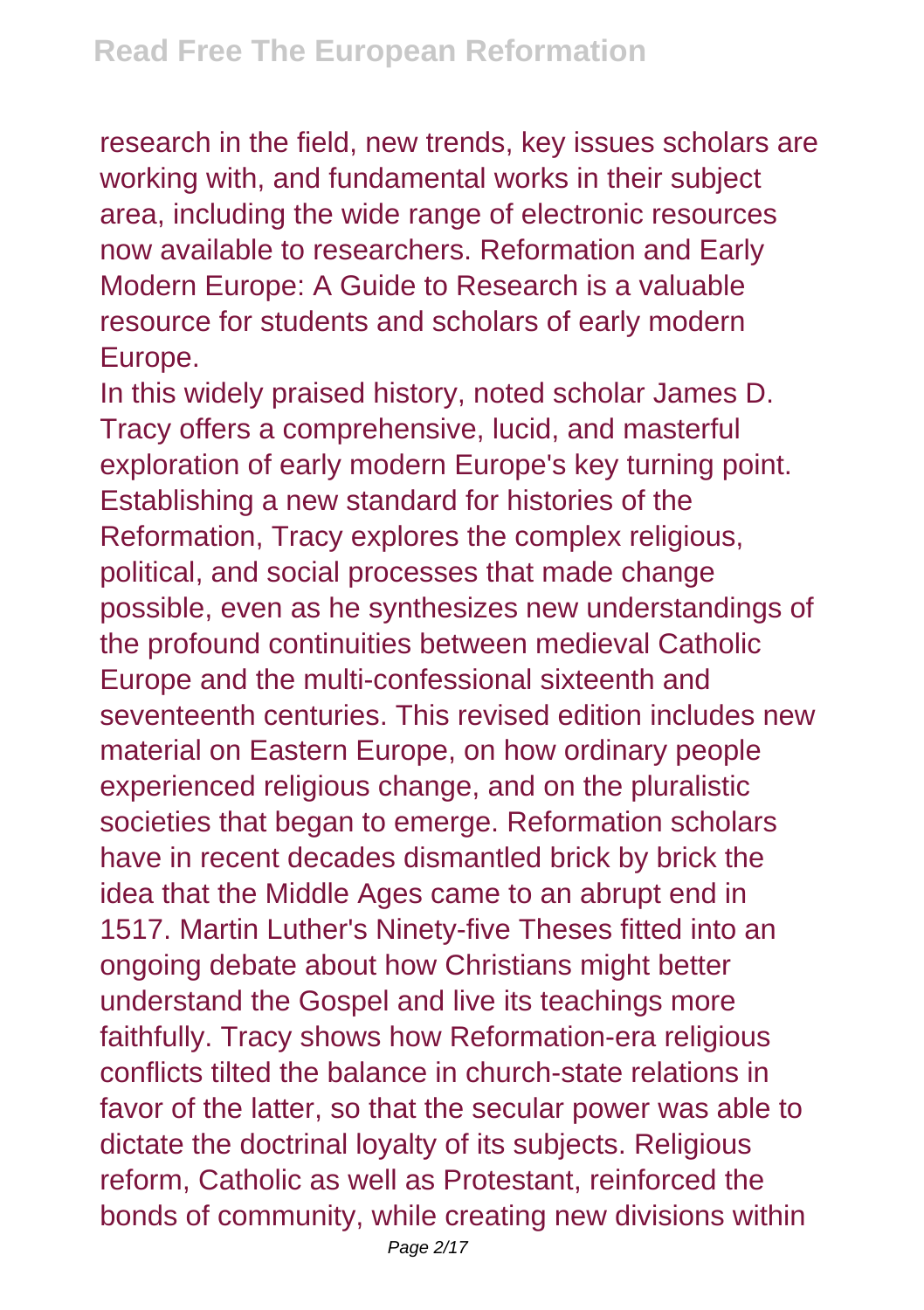towns, villages, neighborhoods, and families. In some areas these tensions were resolved by allowing citizens to profess loyalty both to their separate religious communities and to an overarching body-politic. This compromise, a product of the Reformations, though not willed by the reformers, was the historical foundation of modern, pluralistic society. Richly illustrated and elegantly written, this book belongs in the library of all scholars, students, and general readers interested in the origins, events, and legacy of Europe's Reformation. Provides alphabetically arranged entries on the people, issues, and events of the European Renaissance and Reformation, as well as individual entries on each country.

Peter G. Wallace interweaves the Reformation into the transformations of political institutions, socioeconomic structures, gender relations, and cultural values in early modern Europe. In approaching the European Reformation as a long-term process, Wallace argues that the classic sixteenth-century religious struggles with the resolutions proposed by reformers such as Luther, were not fully realized for most Christians until the early eighteenth century.

This fast-paced survey of Western civilization's transition from the Middle Ages to modernity brings that tumultuous period vividly to life. Carlos Eire, popular professor and gifted writer, chronicles the two-hundredyear era of the Renaissance and Reformation with particular attention to issues that persist as concerns in the present day. Eire connects the Protestant and Catholic Reformations in new and profound ways, and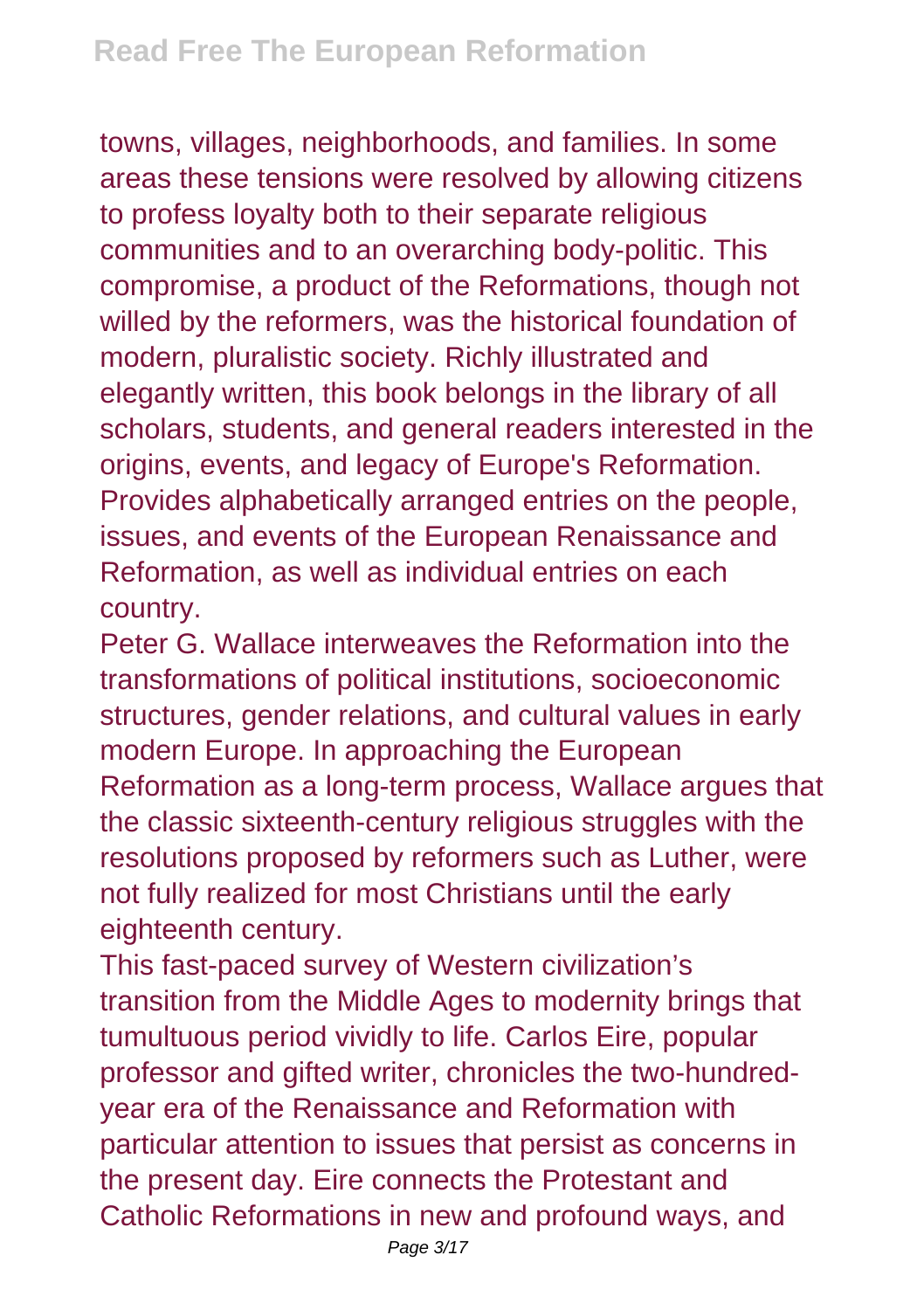he demonstrates convincingly that this crucial turning point in history not only affected people long gone, but continues to shape our world and define who we are today. The book focuses on the vast changes that took place in Western civilization between 1450 and 1650, from Gutenberg's printing press and the subsequent revolution in the spread of ideas to the close of the Thirty Years' War. Eire devotes equal attention to the various Protestant traditions and churches as well as to Catholicism, skepticism, and secularism, and he takes into account the expansion of European culture and religion into other lands, particularly the Americas and Asia. He also underscores how changes in religion transformed the Western secular world. A book created with students and nonspecialists in mind, Reformations is an inspiring, provocative volume for any reader who is curious about the role of ideas and beliefs in history. Peter G. Wallace interweaves the Reformation into the transformations of political institutions, socio-economic structures, gender relations, and cultural values in Europe. The revised second edition now incorporates the latest research, as well as a new chapter on the Reformation and Islam, expanded discussion of gender issues, and a glossary.

A fully revised and updated version of this authoritative account of the birth of the Protestant traditions in sixteenth-century Europe, providing a clear and comprehensive narrative of these complex and manystranded events.

The Reformation was the seismic event in European history over the past 1000 years, and one which tore the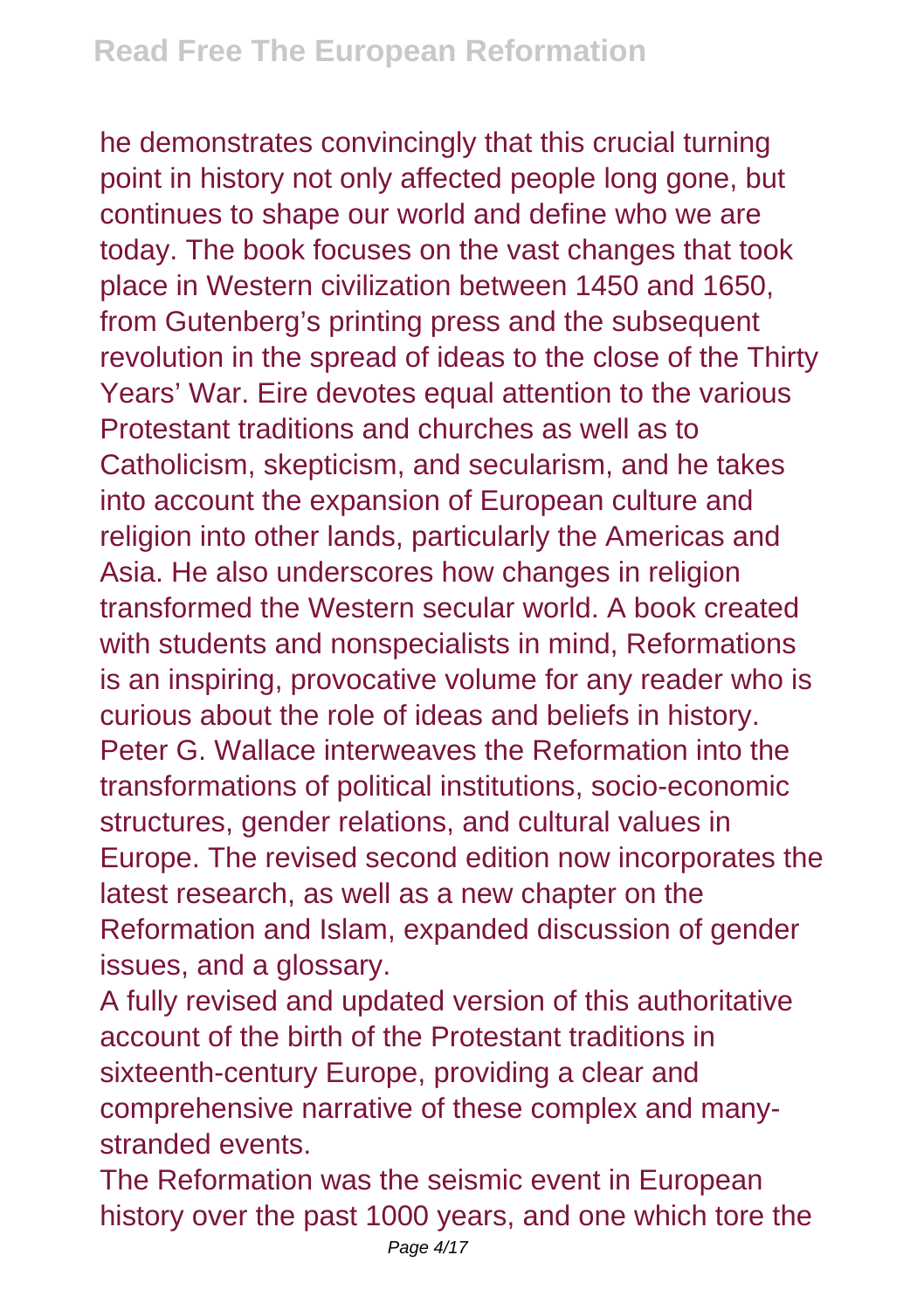medieval world apart. Not just European religion, but thought, culture, society, state systems, personal relations - everything - was turned upside down. Just about everything which followed in European history can be traced back in some way to the Reformation and the Counter-Reformation which it provoked. The Reformation is where the modern world painfully and dramatically began, and MacCulloch's great history of it is recognised as the best modern account. Recent decades have witnessed the fragmentation of Reformation studies. High-level research has tended to be confined within specific geographical, confessional or chronological boundaries. By bringing together scholars working on a wide variety of topics, this volume aims to counteract this centrifugal trend and to provide a broad perspective on the impact of the European reformation. The essays present new research from historians of politics, of the church and of belief. Their geographical scope ranges from Scotland and England via France and Germany to Transylvania and their chronological span from the 1520s to the 1690s. Together, they demonstrate that movements for religious reform left no sphere of European life untouched.

This title presents the European Reformation as seen through the life of an important but little-known participant—Philipp of Hesse, a nobleman who became a Reformation leader in Germany. • Provides a fresh approach to a curricular staple topic that is critical to the understanding of early modern history, the history of religion, and the current state of Christianity • Enables readers to understand how the events of the Reformation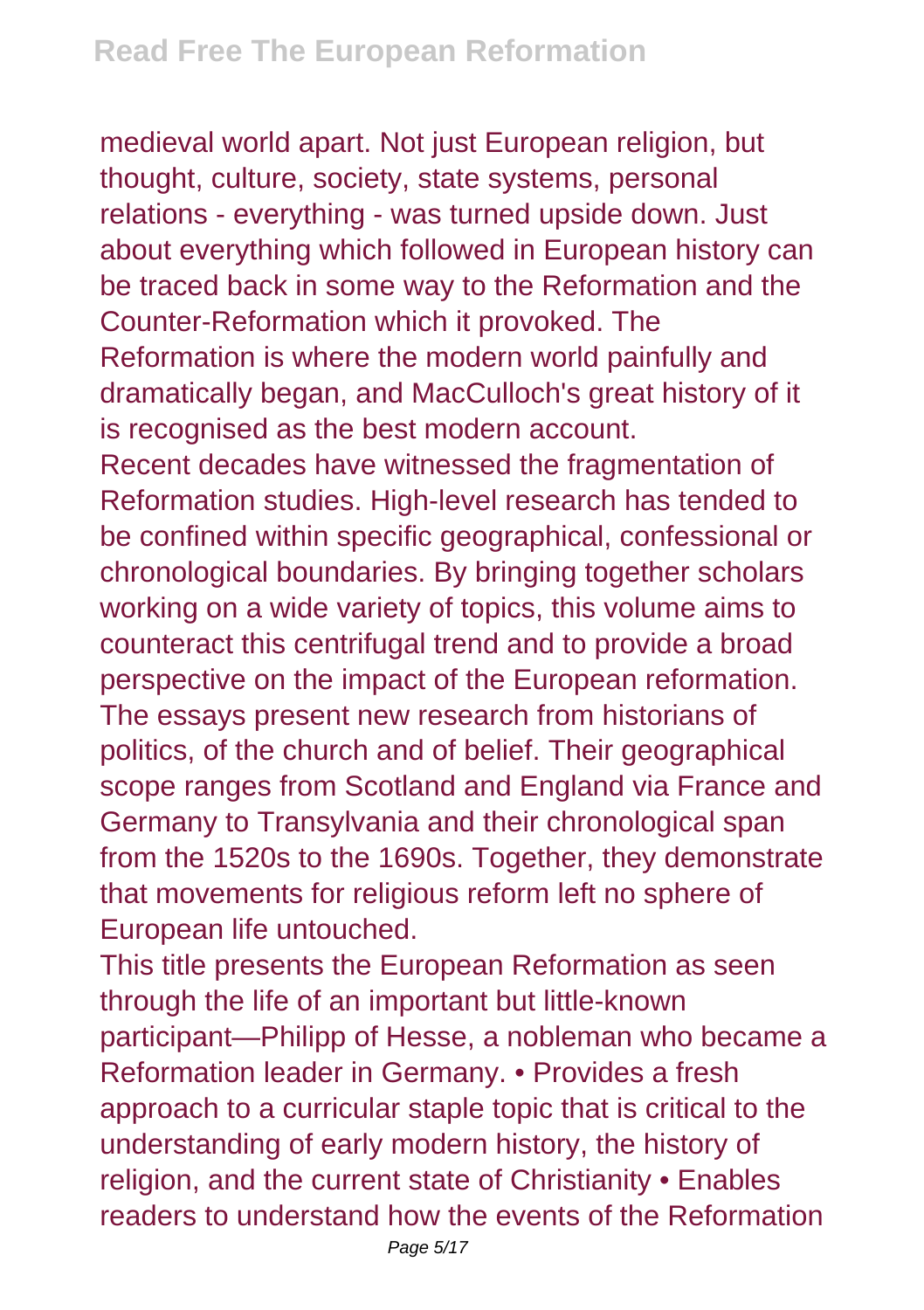unfolded by viewing the events through the perspective of one man central to the cause and demonstrating how certain individuals' convictions led to the theology that followed

Modern scholarship has effectively demonstrated that, far from being a knee-jerk reaction to the challenges of Protestantism, the Catholic Reformation of the sixteenth and seventeenth centuries was fuelled primarily by a desire within the Church to reform its medieval legacy and to re-enthuse its institutions with a sense of religious zeal. In many ways, both the Protestant and Catholic Reformations were inspired by the same humanist ideals and though ultimately expressed in different ways, the origins of both movements can be traced back to the patristic revival of the fifteenth and sixteenth centuries. Nevertheless, it is undeniable that many contemporaries, and subsequent historians, came to view the Catholic Reformation as an attempt to challenge the Protestants and to cut the ground from beneath their feet. In this new revised edition of Dr Wright's groundbreaking study of the Counter-Reformation, the wide panoply of the Catholic Reformation is spread out and analysed within the political, religious, philosophical, scientific and cultural context of late medieval and early modern Europe. In so doing, this book provides a fascinating guide to the many doctrinal and interrelated social issues involved in the wholesale restructuring of religion that took place both within Western Europe and overseas. The sixteenth-century Reformation remains a fascinating and exciting area of study. The revised edition of this distinguished volume explores the intellectual origins of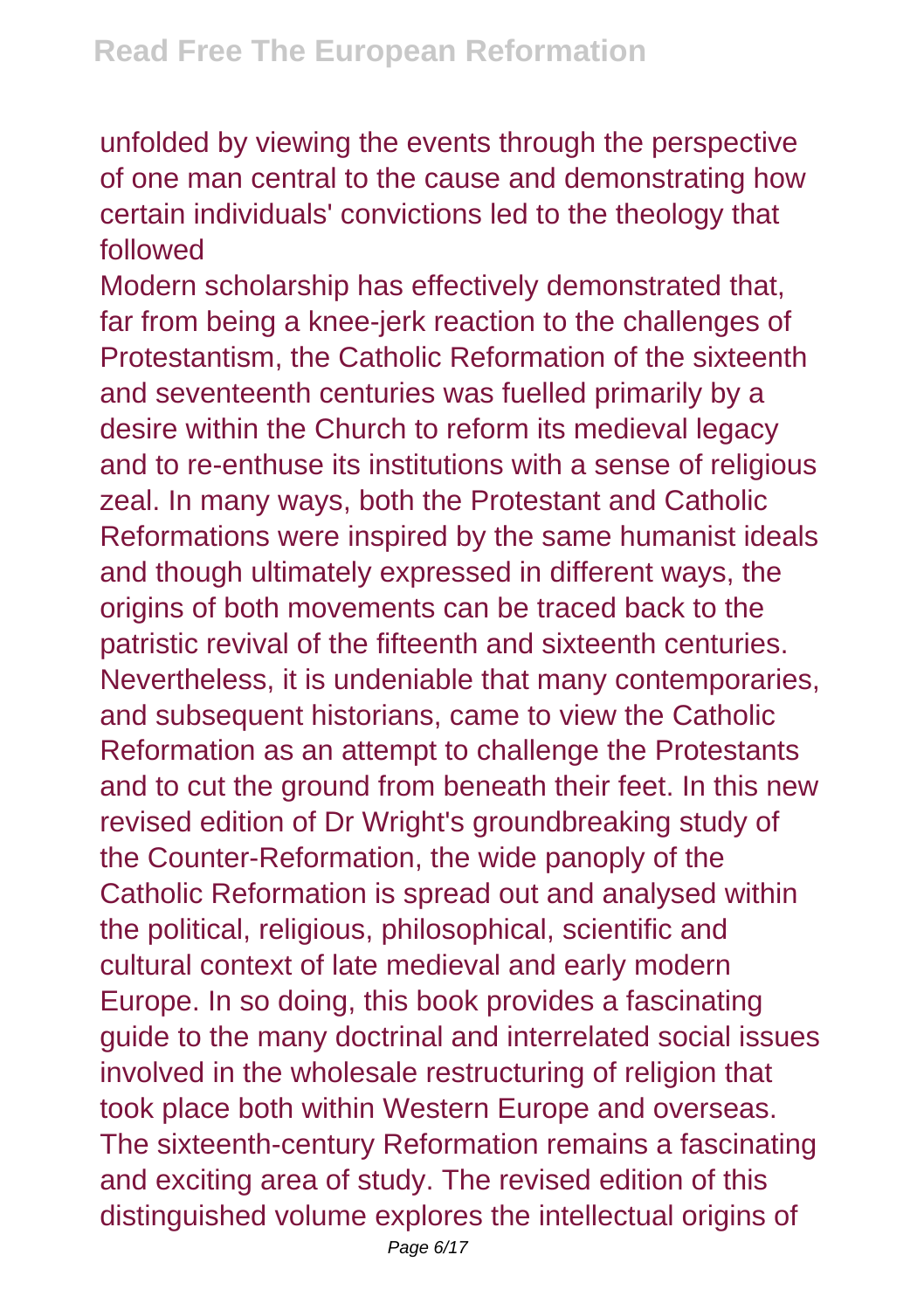the Reformation and examines the importance of ideas in the shaping of history. Provides an updated and expanded version of the original, highly-acclaimed edition. Explores the complex intellectual roots of the Reformation, offering a sustained engagement with the ideas of humanism and scholasticism. Demonstrates how the intellectual origins of the Reformation were heterogeneous, and examines the implications of this for our understanding of the Reformation as a whole. Offers a defence of the entire enterprise of intellectual history, and a reaffirmation of the importance of ideas to the development of history. Written by Alister E. McGrath, one of today's best-known Christian writers. This collection of primary sources brings together in one volume for students documents on the European Reformations not easily accessible otherwise. Of the dates for Luther's career and evidence for his theological development. The indulgences dispute (1514-18). Broadening conflict (1518-19). Luther's excommunication (1520-21) -- Sect. 4. The implantation of the reformation in Germany, Scandinavian lands and Swiss cantons. The Holy Roman Empire. Reformation and reaction in selected German principalities. The Great Peasants' War (1524-26). The German reformation in its urban setting. Imperial leagues. The reformation in Baltic lands. The reformation in Switzerland -- Sect. 5. Sectarian lineages. Radical typologies. Early enthusiasts and lay preachers. Anabaptist persecution and diaspora. The anabaptist rising at Munster. Spiritualists. Refugee radicals. Unitarian churches.

A Companion to the Reformation in Central Europe Page 7/17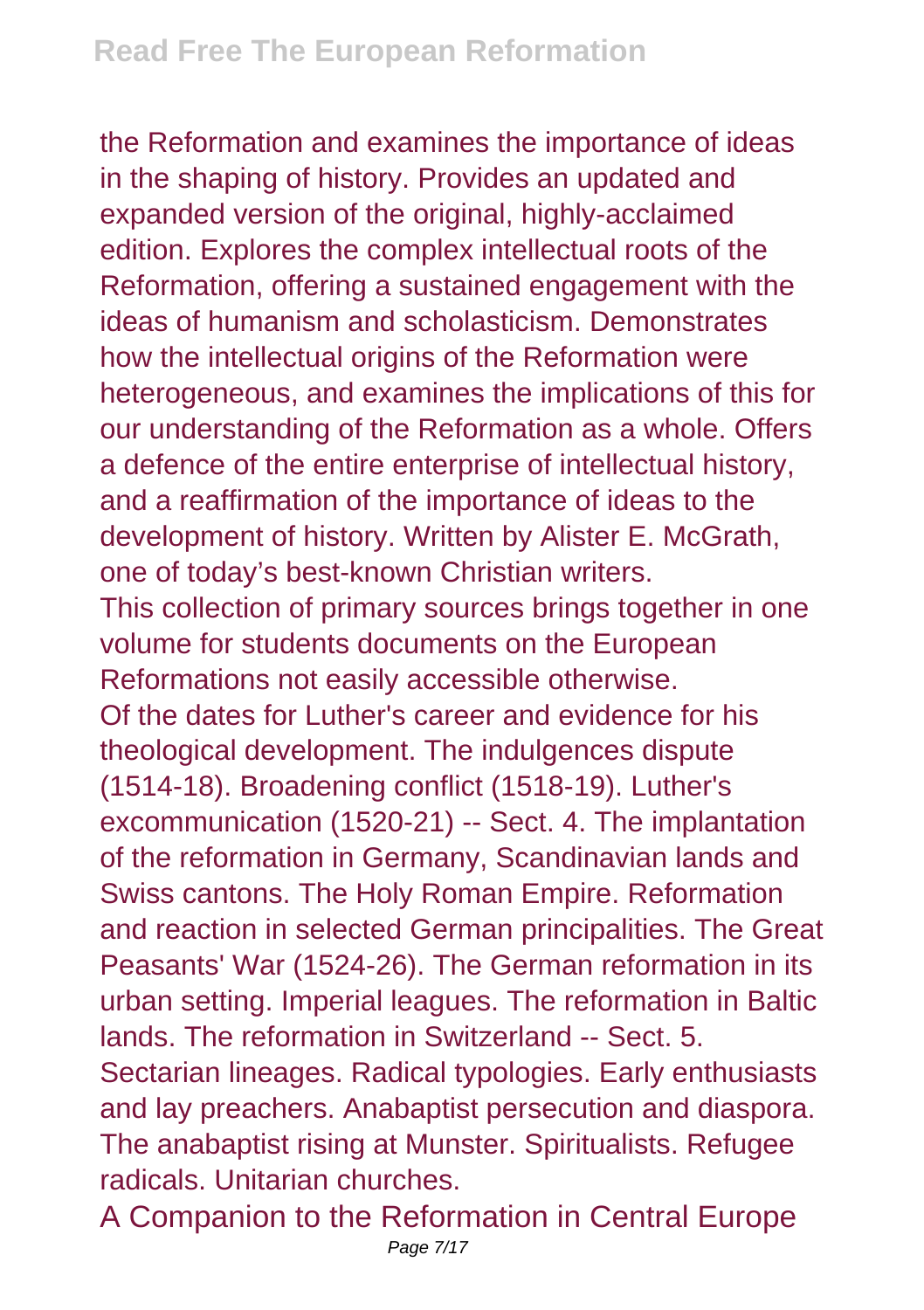analyses the history of Christianity from the 15th to the 18th centuries in the lands between the Baltic and Adriatic seas.

This work provides a comprehensive and multifacetted account of the Reformation in eastern and central Europe, drawing on extensive archival research carried out by Continental and British scholars. Across a broad thematic, temporal and geographical range, the contributors examine the cultural impact of the Reformation in Eastern Europe, the encounters between different confessions, and the blend of religious and political pressures which shaped the path of Reformation in these lands. By making the fruits of their research accessible to a wider audience, the contributors hope to emphasise the important role of eastern and central Europe on the early modern European scene.

This book is a survey and analysis of the European Reformation of the sixteenth century. During this period western Christianity underwent the most dramatic changes in its entire history. From Iceland to Transylvania, from the Baltic to the Pyrenees, the Reformation divided churches and communities into 'Catholic' and 'Protestant', and created varying regional and national traditions. The new Protestant creed rejected traditional measures of piety--vows, penances, pardons, and masses--in favor of sermons and catechisms, and an everyday morality Page 8/17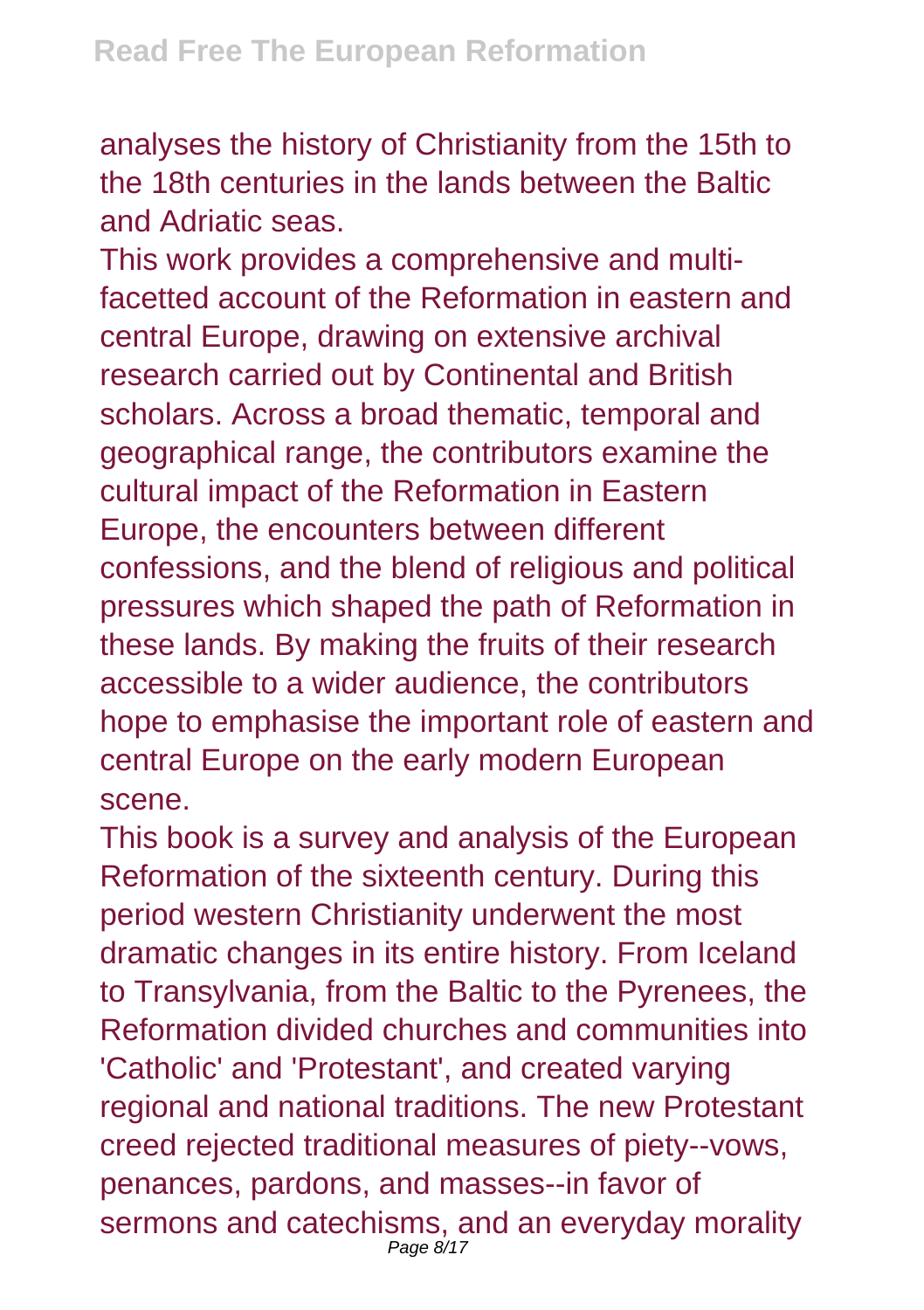of diligence, neighborly charity, and prayer. In the process, it involved many of Europe's people for the first time in a political movement inspired by an ideology and nourished by mass communication. Using the most recent research, Cameron provides a thematic and narrative synthesis of the events and ideas of the Reformation. He examines its social and religious background, its teachers and their message, and explores its impact on contemporary society.

Rediscover the Reformations in Europe with this insightful and comprehensive new edition of a longtime favorite Amongst the authoritative works covering the European Reformation, Carter Lindberg's The European Reformations has stood the test of time. Widely used in classrooms around the world for over twenty-five years, the first two editions of the book were enjoyed and acclaimed by students and teachers alike. Now, the revised and updated Third Edition of The European Reformations continues the author's work to sketch the various efforts to reform received expressions of faith and their social and political effects, both historical and modern. He has expanded his coverage of women in the Reformations and added a chapter on reforms in East-Central Europe. Comprehensively covering all of Europe, The European Reformations provides an in-depth exploration of the Reformations' effects on a wide variety of countries. The author discusses: Page 9/17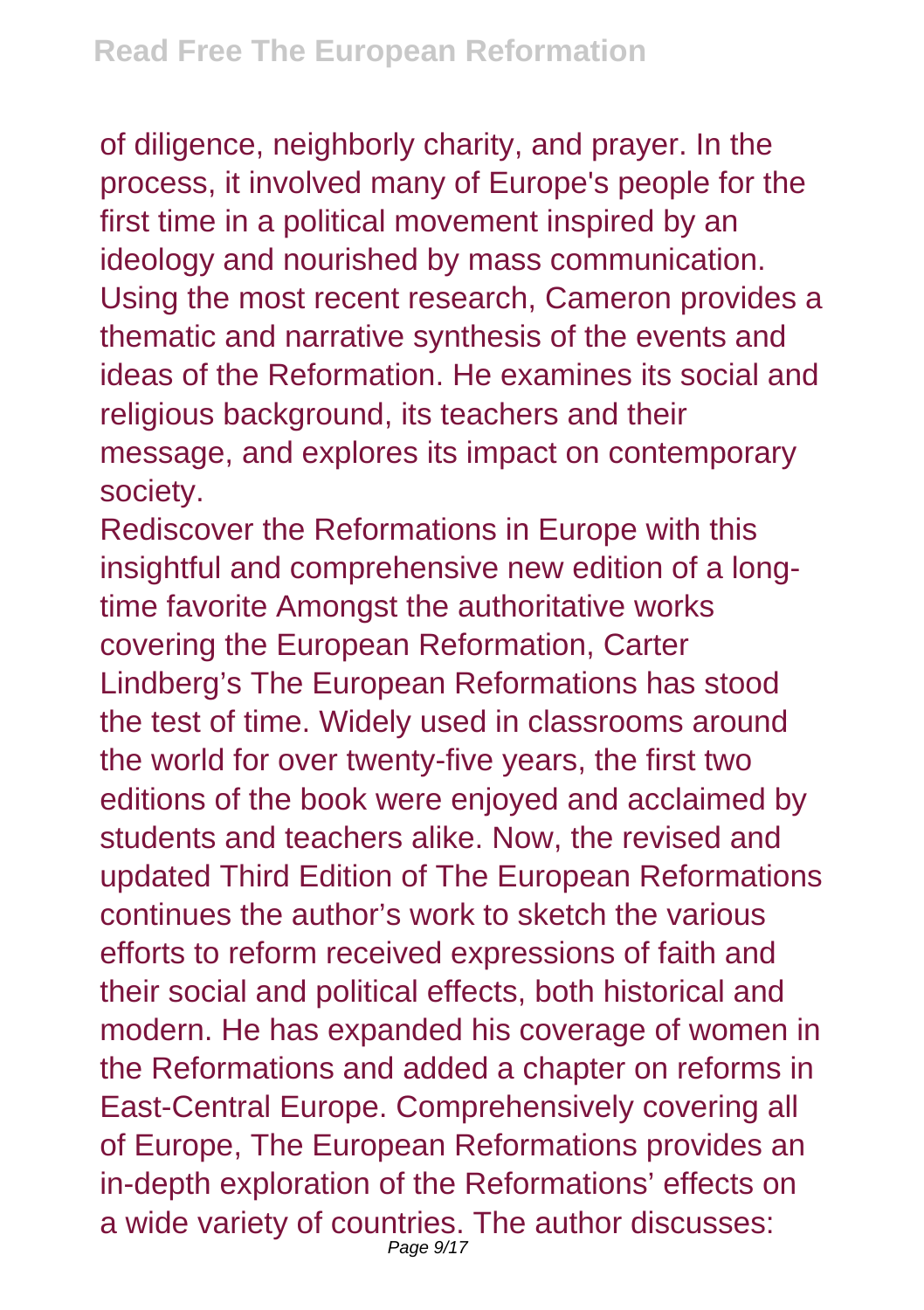The late Middle Ages and the historical context in which the Reformations gained a foothold Martin Luther, the theological and pastoral responses to insecurity, and the theological implications of those responses The implementation of reforms in Wittenberg, Germany Zwingli's reform program, the Reformation in Zurich, Switzerland, and the impact of medieval sacramental theology The Genevan Reformation and "The Most Perfect School of Christ" Perfect for undergraduate and graduate students in courses on Reformation studies, history, religion, and theology, this edition of The European Reformations also belongs on the bookshelves of theological seminary students and anyone with a keen interest in the Reformation and its ongoing impact on faith and society.

Initiated in 1517 by the radical German monk Martin Luther, the Reformation would reshape Europe not only religiously but also politically. In this account, Vivian Green looks at the main personalities, events and ideas of this ferment of change, revealing the medieval background to many of the leading ideas of the Reformation, and considering the long-term legacy of radicalism and individualism which it created.

Recent decades have witnessed the fragmentation of Reformation studies, with high-level research confined within specific geographical, confessional or chronological boundaries. By bringing together Page 10/17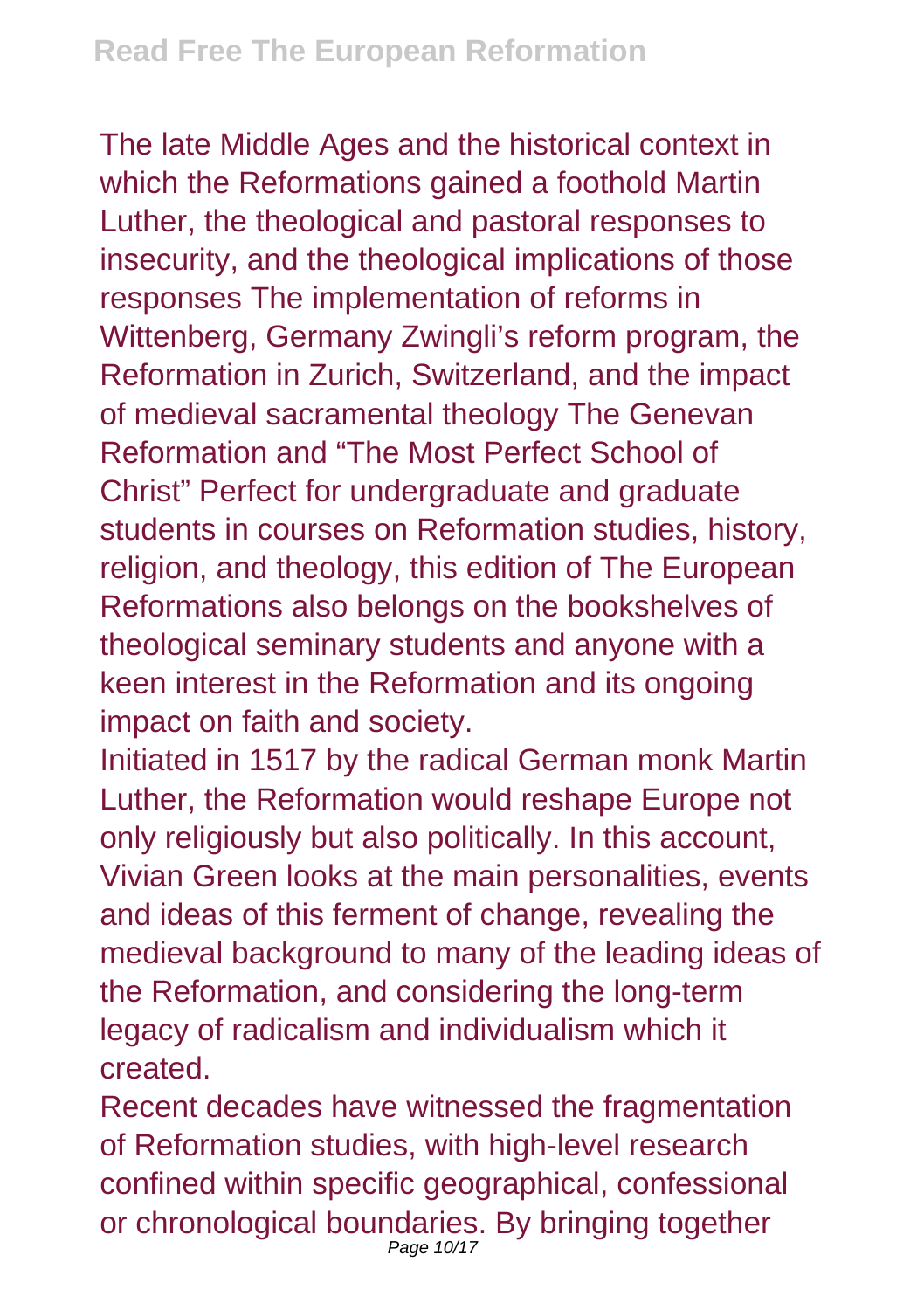scholars working on a wide variety of topics, this volume counteracts this centrifugal trend and provides a broad perspective on the impact of the European reformation. The essays present new research from historians of politics, of the church and of belief. Their geographical scope ranges from Scotland and England via France and Germany to Transylvania and their chronological span from the 1520s to the 1690s Considering the impact of the Reformation on political culture and examining the relationship between rulers and ruled; the book also examines the church and its personnel, another sphere of life that was entirely transformed by the Reformation. Important aspects of knowledge and belief are discussed in terms of scientific knowledge and technological progress, juxtaposed with analyses of elite and popular belief, which demonstrates the limitations of Weber's notion of the disenchantment of the world. Together they indicate the diverse directions in which Reformation scholarship is now moving, while reminding us of the need to understand particular developments within a broader European context; demonstrating that movements for religious reform left no sphere of European life untouched.

How could the Protestant Reformation take off from a tiny town in the middle of Saxony, which contemporaries regarded as a mud hole? How could a man of humble origins who was deeply scared by Page 11/17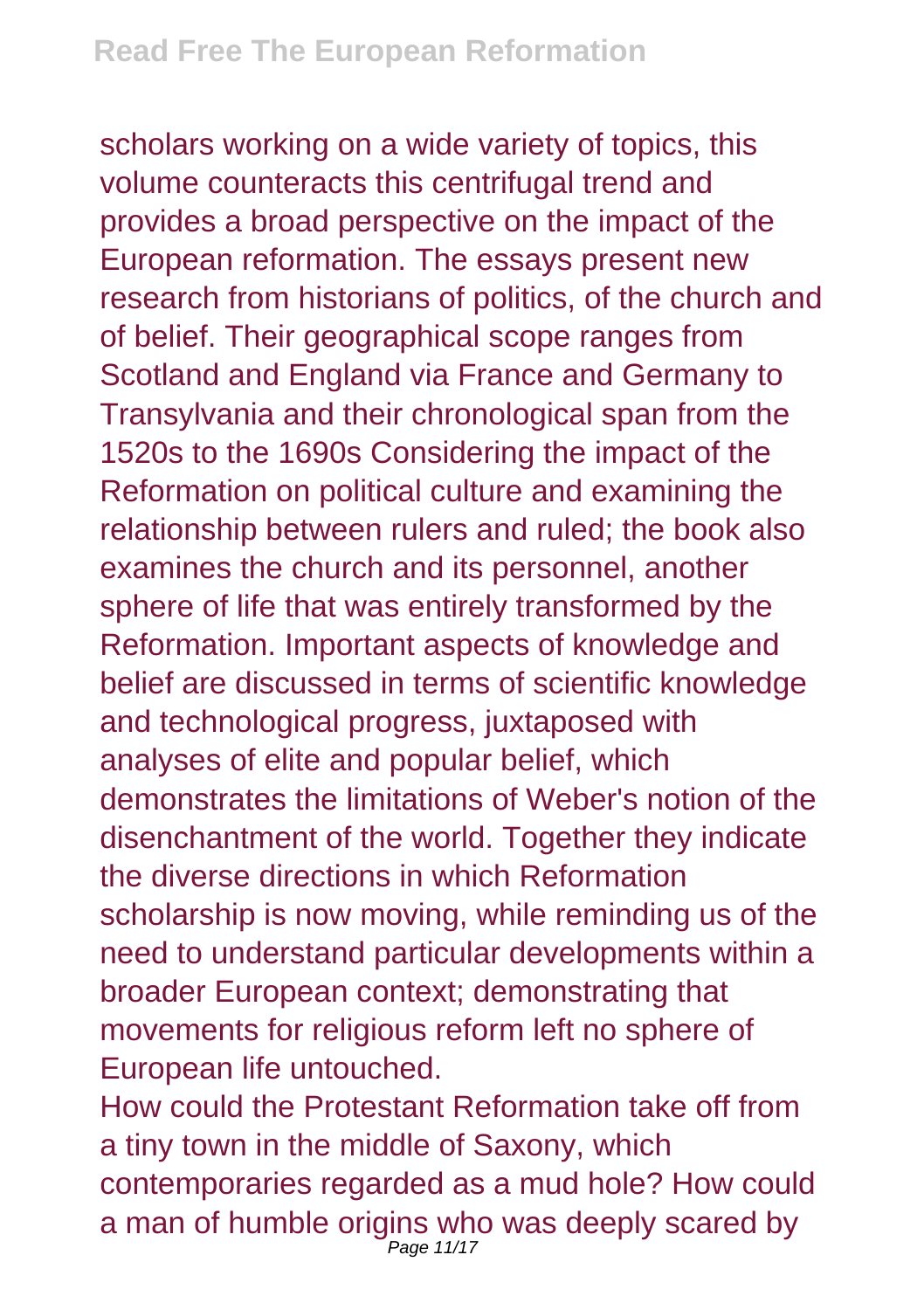the devil become a charismatic leader and convince others that the pope was the living Antichrist? Martin Luther founded a religion which up to this day determines many people's lives in intimate ways, as did Jean Calvin in Geneva one generation later. This is the first book which uses the approaches of new cultural history to describe how Reformation Europe came about and what it meant.

An expert re-interpretation of how religious toleration and conflict developed in early modern Europe. Surveys the conditions and events of the period, and analyzes the personalities of Martin Luther and Charles 5th. A study of the European Reformation from 1500 to 1610. It is designed to fulfil the AS and A Level specifications in place from September 2000. The AS section deals with narrative and explanation of the topic. The A2 section reflects the different demands of the higher level examination. The European ReformationOxford University Press Traditional historiography has always viewed Calvin's Geneva as the benchmark against which all other Reformed communities must inevitably be measured, judging those communities who did not follow Geneva's institutional and doctrinal example as somehow inferior and incomplete versions of the original. Adaptations of Calvinism in Reformation Europe builds upon recent scholarship that challenges this concept of the 'fragmentation' of Calvinism, and instead offers a more positive view of Reformed communities beyond Geneva. The essays in this volume highlight the different paths that Calvinism followed as it took root in Western Europe and which allowed it to develop within fifty years into the dominant Protestant confession. Each chapter reinforces the notion that whilst many reformers did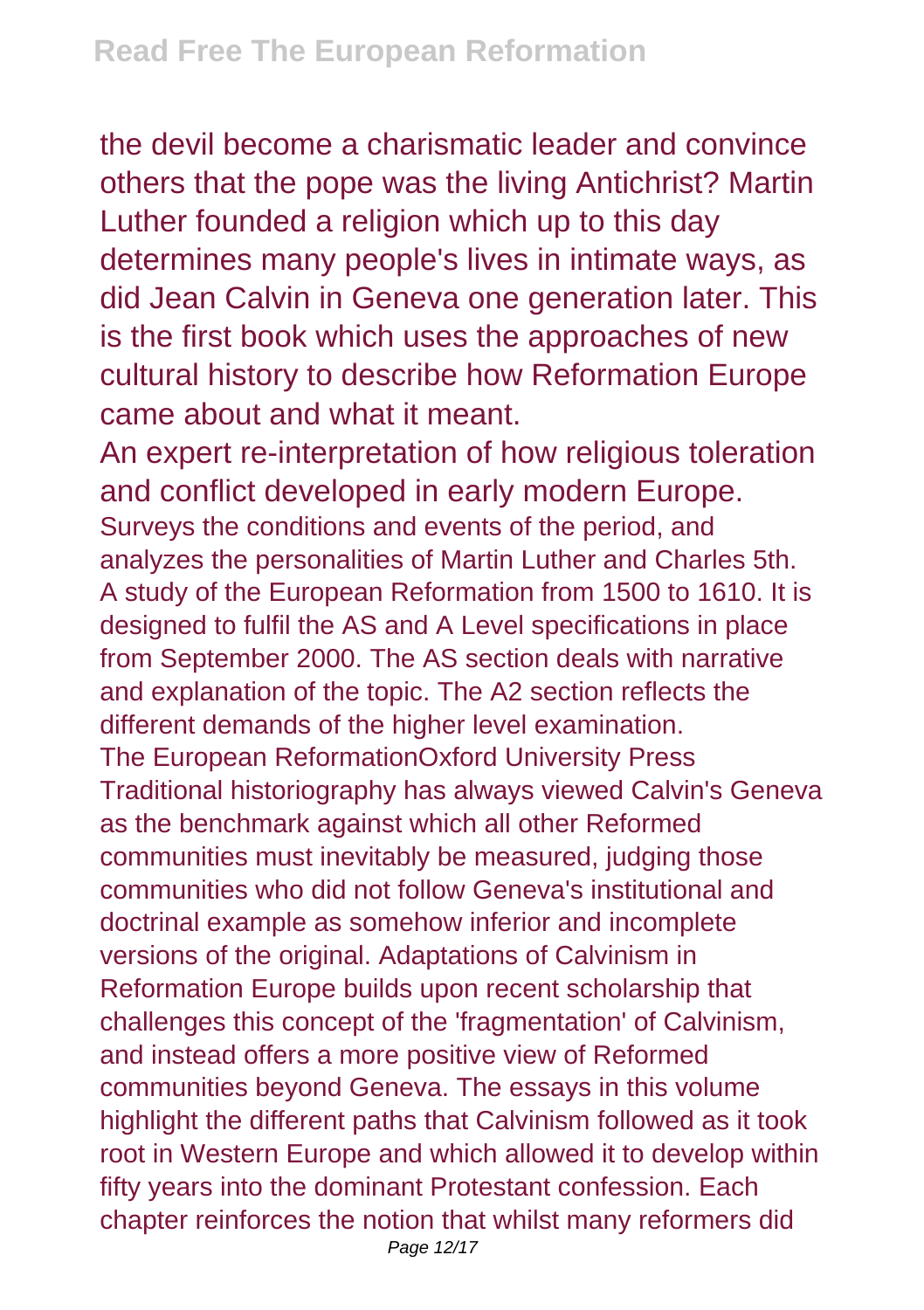try to duplicate the kind of community that Calvin had established, most had to compromise by adapting to the particular political and cultural landscapes in which they lived. The result was a situation in which Reformed churches across Europe differed markedly from Calvin's Geneva in explicit ways. Summarizing recent research in the field through selected French, German, English and Scottish case studies, this collection adds to the emerging picture of a flexible Calvinism that could adapt to meet specific local conditions and needs in order to allow the Reformed tradition to thrive and prosper. The volume is dedicated to Brian G. Armstrong, whose own scholarship demonstrated how far Calvinism in seventeenth-century France had become divided by significant disagreements over how Calvin's original ideas and doctrines were to be understood.

A lucid introduction to the Reformation as a pan-European phenomenon.

The Reformation period witnessed an explosion in the number of biographies of contemporary religious figures being published. Whether lives of reformers worthy of emulation, or heretics deserving condemnation, the genre of biography became a key element in the confessional rivalries that raged across Europe in the sixteenth and seventeenth centuries. Offering more than a general survey of Life writing, this volume examines key issues and questions about how this trend developed among different confessions and how it helped shape lasting images of reformers, particularly Luther and Calvin up to the modern period. This is the first-ever full length study of the subject showing that Lives of the reformers constitute an integral part of the intellectual and cultural history of the period, serving as an important source of information about the different Reformations. Depending on their origin, they provide a lesson in theology but also in civic values and ideals of education of the period. Genevan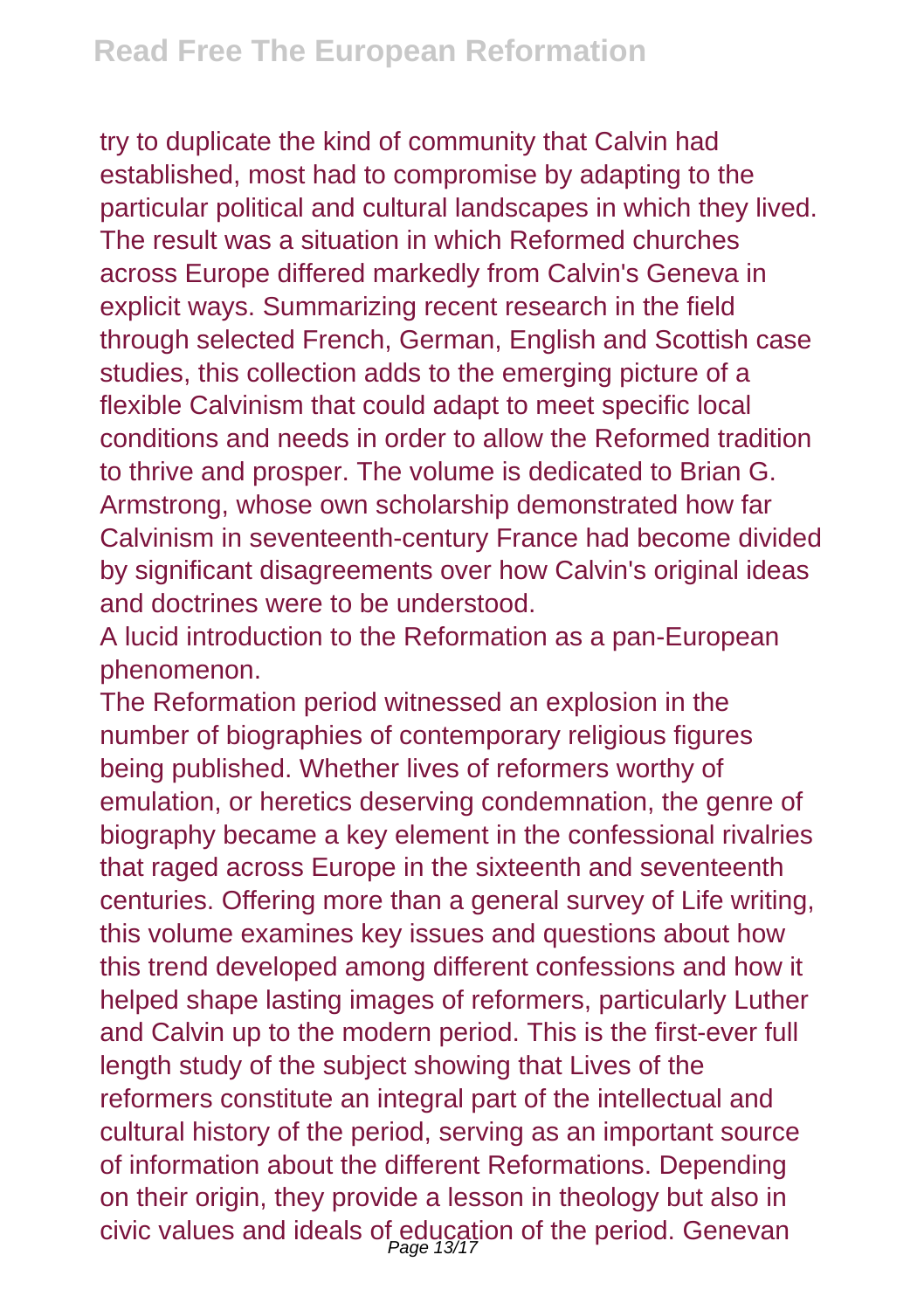Lives in particular also point up the delicate issue of 'Reformed hagiography' which their authors try to avoid with a varying degree of success. Having consistently been at the forefront of the study of the intellectual history of the Reformation Irena Backus is perfectly placed to highlight the importance of Life writing. This is a path-breaking study that will open up a new way of viewing the confessional conflicts of the period and their historiography.

A classic account of the Reformation, revealing the issues and preoccupations which seemed central to the age and portraying its leading figures with vigour and realism. The book is an analysis of the religious, economic, cultural and political history of Europe during the period of the Reformation. Author G. R. Elton examines the history of the period through the interrelationships between different forces in Europe at the time, such as the Holy Roman Emperor Charles V, the Papacy, reformers such as Martin Luther, John Calvin, Martin Bucer and Zwingli, and explores the resultant Counter-Reformation and the beginnings of European colonisation of other parts of the world such as South America. Its central focus is upon the conflict between Luther and Charles V. "A masterly survey by a fine historian. He has gone to great pains to understand and do justice to the theological side, and if political history is still his strength there is no doubt that this paperback in scholarship, perspective and information far outweighs in value and importance most of the hard-bound studies of the 16th century in the last fifty years."—E. GORDON RUPP "It is extremely pleasant to welcome a new History of Europe series in which the inaugural volume is of such high merit. Dr. Elton sets himself a difficult task; the result is a book written with the bold, subtle, assured pen of an accomplished scholar."—JOEL HURSTFIELD "Not since Ranke has any historian described the religious and political history of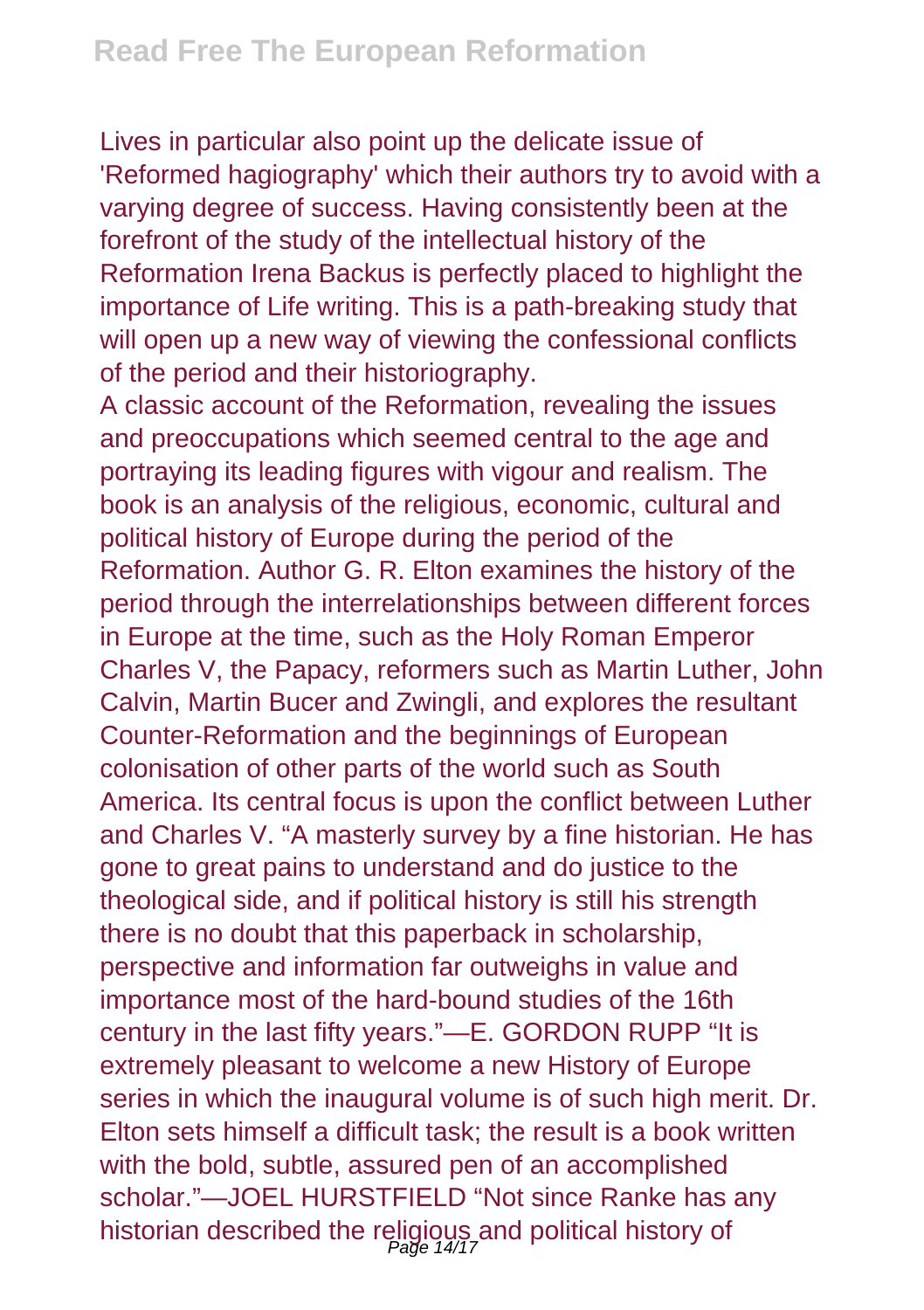Central Europe during the Reformation with as much insight and authority."—H. G. KOENIGSBERGER, History (London) "Dr. Elton has put all students in his debt by providing an upto-date and highly readable account of the ecclesiastical, political, and social history of Europe during the vital years 1517 to 1559...This book can be unreservedly commended."—C. W. DUGMORE, The Journal of Ecclesiastical History

Between the religious massacres, conflicts and martyrdoms that characterised much of Reformation Europe, there seems little room for a consideration of the concept of moderation. Yet it was precisely because of this extremism that many Europeans, both individuals and regimes, were forced into positions of moderation as they found themselves caught in the confessional crossfire. This is not to suggest that such people refused to take sides, but rather that they were unwilling or unable to conform fully to emerging confessional orthodoxies. By conducting an investigation into the idea of 'moderation', this volume raises intriguing concepts and offers a fuller understanding of the pressures that shaped the confessional landscape of Reformation Europe. A number of essays present case studies examining 'moderates' who existed uneasily in the space between coercion and persuasion in Britain, France and the Holy Roman Empire. Others look more broadly at local and national attempts at conciliation, and at the way the rhetoric of moderation was manipulated during confessional conflict. These are all drawn together with a substantial introduction and analytical conclusion, which not only tie the volume together, but which also pose wider conceptual and methodological questions about the meaning of moderation.

In this established textbook, Wallace provides a succinct overview of the European Reformation, interweaving the influential events of the religious reformation with the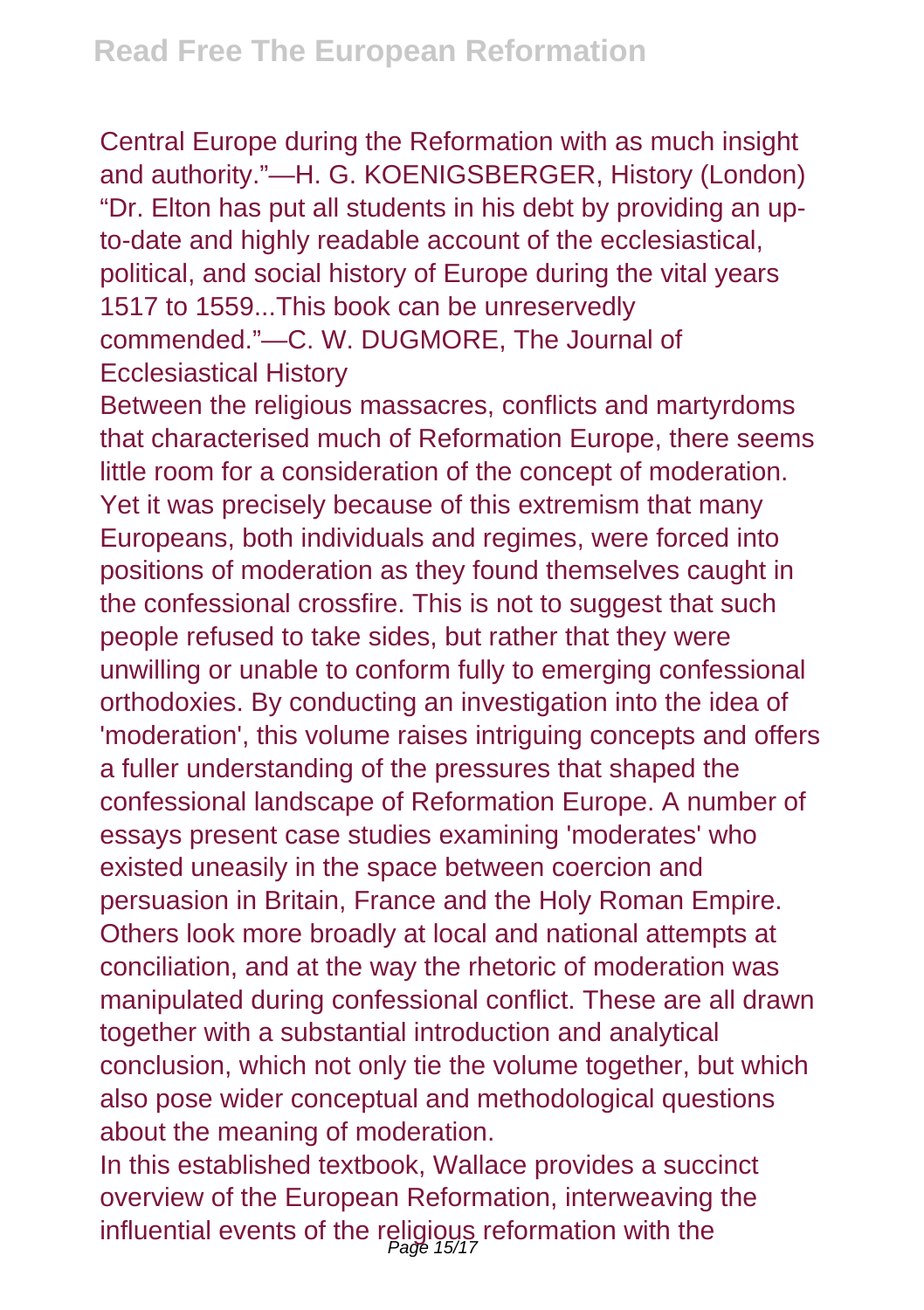transformations of political institutions, socio-economic structures, gender relations and cultural values throughout Europe. Examining the European Reformation as a long-term process, he reconnects the classic 16th century religious struggles with the political and religious pressures confronting late medieval Christianity, and argues that the resolutions proposed by reformers such as Luther were not fully realised for most Christians until the early 18th century. This new edition features a brand new chapter on the Reformation from a global perspective, updated historiography, a new chronology, and updated material throughout, including on the interrelationship between religion and politics after 1648.The Long European Reformation provides an evenhanded and detailed account of this complex topic, providing a clear overview that is perfect for undergraduate and postgraduate students of history and religious studies. New to this Edition: - New chapter on the Reformation in global perspective - Incorporates new perspectives and current debates on Luther and the place of the Reformation within Western history, including consideration of how people lived with their religious differences - Expanded conclusion with references to the 500th anniversary and religious continuities Written by an experienced university history lecturer, this book presents key facts of the European Reformation in a straightforward fashion to help the student understand the key reformers and their basic reforming principles. A competent Catholic scholar carries on an objective study of the determined efforts of the Catholic Church to reform itself, to stem the advances of Protestantism, and if possible to recover the lands lost to heresy in the earlier 16th century. A new, definitive atlas of the European Reformations has been needed for many years. Now, in anticipation of the upcoming reformation anniversaries, Fortress Press is pleased to offer tthe Atlas of the European Reformations. The